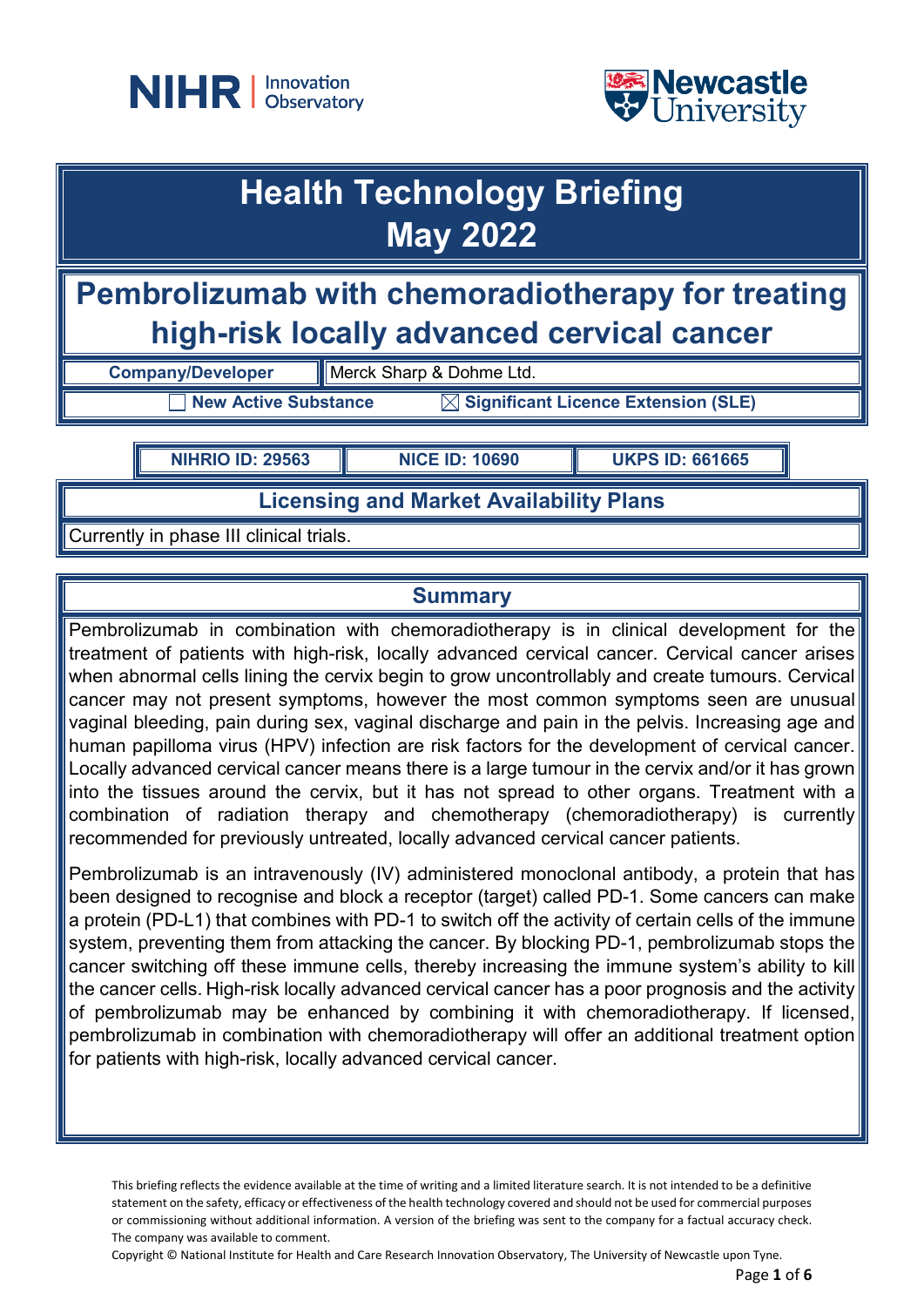



### **Proposed Indication**

L

First-line treatment of high-risk, locally advanced, FIGO 2014 stage IB2-IIB (with node-positive disease) or FIGO 2014 stages III-IVA cervical cancer.<sup>1</sup>

# **Technology**

#### **Description**

Pembrolizumab (Keytruda) is a humanised monoclonal antibody, which binds to the programmed cell death-1 (PD-1) receptor and blocks its interaction with ligands PD-L1 and PD-L2. The PD-1 receptor is a negative regulator of T-cell activity that has been shown to be involved in the control of T-cell immune responses. Pembrolizumab potentiates T-cell responses, including anti-tumour responses, through blockade of PD-1 binding to PD-L1 and PD-L2, which are expressed in antigen presenting cells and may be expressed by tumours or other cells in the tumour microenvironment. $^2$ 

Pembrolizumab in combination with chemoradiotherapy is currently in phase III clinical development for the first line treatment of high risk, locally advanced, FIGO 2014 stage IB2-IIB (with node-positive disease) or FIGO 2014 stages III-IVA cervical cancer. In the phase III trial, KEYNOTE-A18 (NCT04221945), pembrolizumab 200mg will be administered every three weeks (Q3W) via intravenous infusion (IV) for 5 cycles, followed by pembrolizumab 400mg IV every six weeks (Q6W) for an additional 15 cycles. During the Q3W dosing period of pembrolizumab, participants receive concurrent standard of care chemoradiotherapy. This includes cisplatin 40mg/m<sup>2</sup> IV once per week (QW) plus external beam radiotherapy (EBRT) followed by brachytherapy.<sup>1</sup>

#### Key Innovation

High-risk locally advanced cervical cancer has a poor prognosis, and this cancer recurs within 2 years for over 50% of patients. EBRT with concurrent chemotherapy followed by brachytherapy is the standard of care for locally advanced cervical cancer. The immunostimulatory activity of the PD-1 inhibitor pembrolizumab may be enhanced by concurrent chemoradiotherapy. <sup>3</sup> If licensed, pembrolizumab in combination with chemoradiotherapy will offer an additional treatment option for patients with locally advanced cervical cancer.

#### Regulatory & Development Status

Pembrolizumab as a monotherapy and in combination with various other medicinal products is approved for the treatment of a number of different cancer indications, including: $^{2,4,5}$ 

- Non-small cell lung cancer
- Renal cell carcinoma
- Triple-negative breast cancer
- Endometrial carcinoma
- Melanoma
- Classical Hodgkin lymphoma
- Head and neck squamous cell carcinoma
- Colorectal cancer
- Oesophageal cancer
- Urothelial cancer
- Cervical cancer

Pembrolizumab as a monotherapy or in combination with various other medicinal products is being developed for several indications in phase II and phase III clinical trials, some of which include:<sup>6</sup>

• Hepatocellular carcinoma (HCC)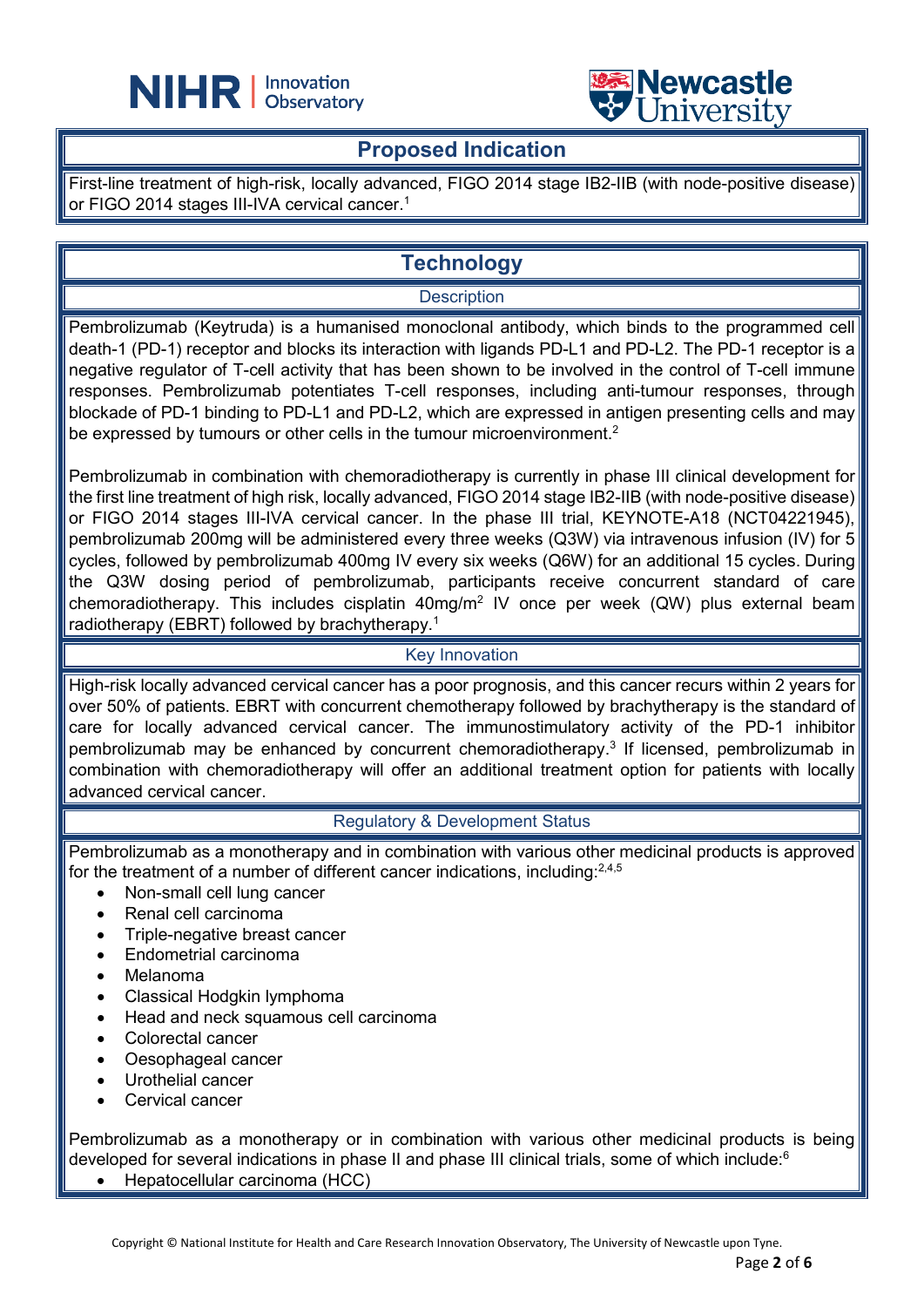



- **Bladder cancer**
- Ovarian cancer
- Prostate cancer

# **Patient Group**

#### Disease Area and Clinical Need

Cervical cancer occurs when abnormal cells in the lining of the cervix grow in an uncontrolled way and eventually form a tumour.<sup>7</sup> Cervical cancers can be split in to two main forms, according to the type of cell that has become cancerous: squamous cell carcinomas (the most common form) and adenocarcinomas. $^8$ High risk patients are defined as lymph node positive, parametrial involvement and positive margins, and they gain a survival benefit from receiving post-operative cisplatin-based chemo-radiation.<sup>9</sup> Locally advanced cervical cancer is anything from stage 1B2 to stage 4A and it is defined as there being a large tumour within the cervix (more than 2cm in greatest dimension) and/or it has grown into the tissues beyond the cervix. 10,11 Human papilloma virus (HPV) infection is a major cause of the main types of cervical cancer, but other risk factors include age, smoking, long term oral contraceptive use and family history of cervical cancer.12 Cervical cancer often has no obvious symptoms and may not cause any symptoms until it has reached an advanced stage. The most common symptoms which may present include unusual vaginal bleeding, pain or discomfort during sex, vaginal discharge and pelvic pain.<sup>13</sup>

Cervical cancer is the 14<sup>th</sup> most common cancer in females in the UK, accounting for 2% of all new cancer cases in females (2016-18).<sup>14</sup> The age standardised incidence rate of cervical cancer for females in England is 9.5 per 100,000.<sup>15</sup> In England (2020-21), there were 8,091 finished consultant episodes (FCEs) and 7,586 admissions for malignant neoplasm of cervix uteri (ICD-10 code C53), which resulted in 4,719 day cases and 11,296 FCE bed days.16

In England (2017), there were 2,591 patients diagnosed with malignant neoplasm of cervix uteri and 674 deaths registered where malignant neoplasm of cervix uteri was the underlying cause.<sup>17</sup> For patients diagnosed between 2013 and 2017, followed up to 2018, the 1-year and 5-year survival rates for cervical cancer were 81.1% and 61.4% respectively.18

#### Recommended Treatment Options

The National Institute for Health and Care Excellence (NICE) currently recommends chemoradiation as first-line therapy for the treatment of locally advanced cervical cancer. This involves treatment with EBRT, intracavity brachytherapy and concomitant chemotherapy. 19

| <b>Clinical Trial Information</b> |                                                                                                                                                                                                                                                                                                                                                                     |  |
|-----------------------------------|---------------------------------------------------------------------------------------------------------------------------------------------------------------------------------------------------------------------------------------------------------------------------------------------------------------------------------------------------------------------|--|
| <b>Trial</b>                      | KEYNOTE-A18, <u>NCT04221945, 2019-003152-37</u> ; A Randomized, Phase 3,<br>Double-Blind Study of Chemoradiotherapy With or Without Pembrolizumab for<br>the Treatment of High-risk, Locally Advanced Cervical Cancer<br><b>Phase III</b> - Recruiting<br>Locations: 11 EU countries, UK, USA, Canada and other countries<br>Primary completion date: February 2024 |  |
| <b>Trial Design</b>               | Randomised, parallel assignment, triple-masked                                                                                                                                                                                                                                                                                                                      |  |
| <b>Population</b>                 | N=980; aged 18 years and older; subjects with high-risk locally advanced<br>cervical cancer; has histologically-confirmed squamous cell carcinoma,<br>adenocarcinoma, or adenosquamous carcinoma of the cervix; has ECOG PS 0-                                                                                                                                      |  |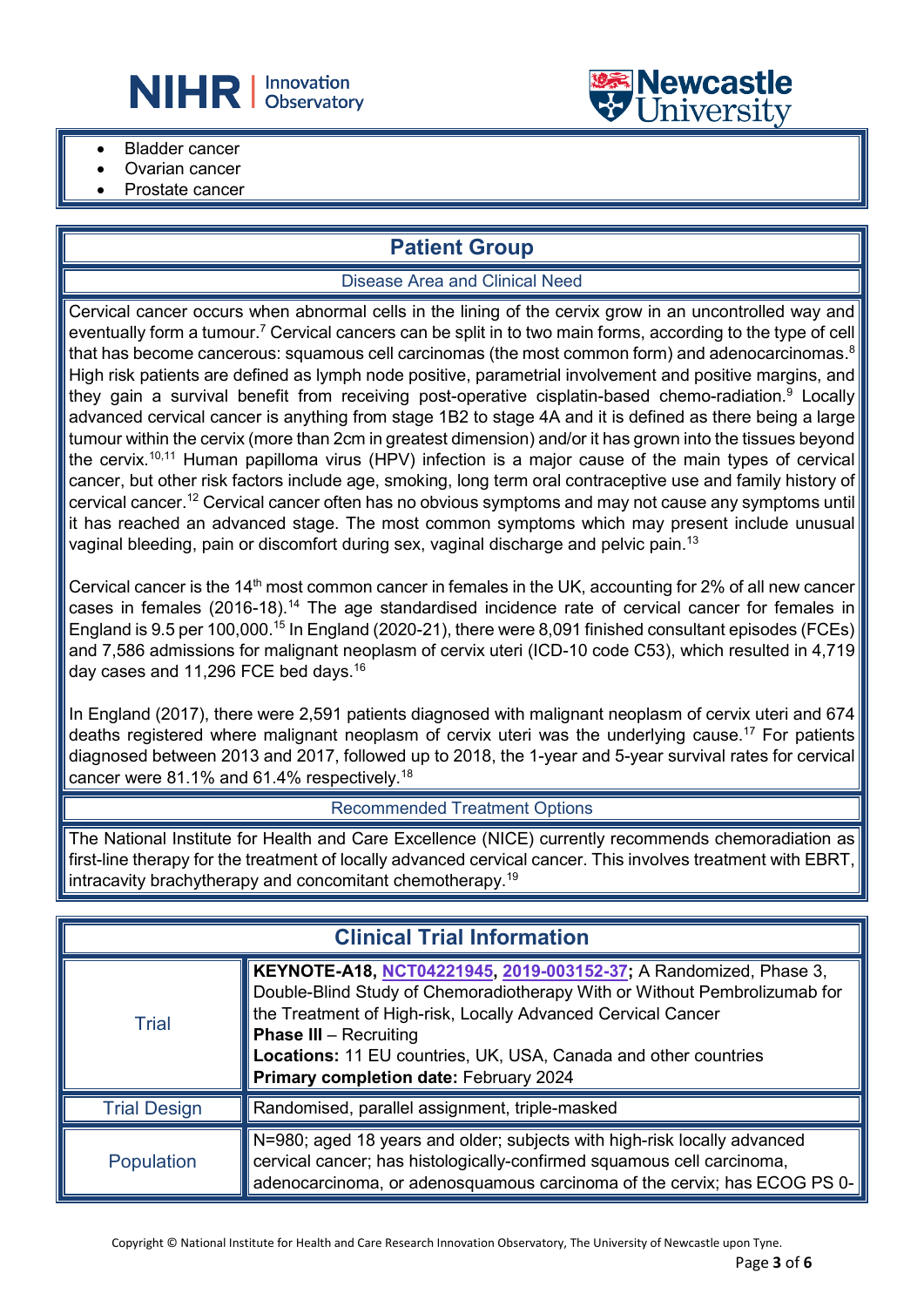



|                           | <b>CHITACTOTA</b>                                                                                                                                                                                                                                                                                                                          |
|---------------------------|--------------------------------------------------------------------------------------------------------------------------------------------------------------------------------------------------------------------------------------------------------------------------------------------------------------------------------------------|
|                           | 1, radiographically evaluable disease per RECIST 1.1 and adequate organ<br>function; has not previously received any definitive surgical, radiation, or<br>systemic therapy for cervical cancer, including investigational agents, and is<br>immunotherapy-naïve                                                                           |
| Intervention(s)           | Pembrolizumab IV, cisplatin IV, EBRT and brachytherapy                                                                                                                                                                                                                                                                                     |
| Comparator(s)             | Placebo for pembrolizumab IV, cisplatin IV, EBRT and brachytherapy                                                                                                                                                                                                                                                                         |
| Outcome(s)                | Primary outcomes:<br>Progression-free Survival (PFS) per response evaluation criteria in solid<br>tumours version 1.1 (RECIST 1.1) as assessed by the investigator<br>[Time frame: up to approximately 38 months]<br>Overall Survival (OS) [Time frame: up to approximately 46 months]<br>See trial record for full list of other outcomes |
| <b>Results (efficacy)</b> |                                                                                                                                                                                                                                                                                                                                            |
| <b>Results (safety)</b>   |                                                                                                                                                                                                                                                                                                                                            |

### **Estimated Cost**

Pembrolizumab is already marketed in the UK; a 100mg/4ml concentrate of solution for infusion vial costs  $£2,630.<sup>20</sup>$ 

Cisplatin is already marketed in the UK; a 100mg/100ml concentrate of solution for infusion vial costs between £50.22 and £55.64.21

## **Relevant Guidance**

NICE Guidance

- NICE technology appraisal awaiting development. Durvalumab with chemoradiation for untreated locally advanced cervical cancer (GID-TA10963). Expected date of issue to be confirmed.
- NICE interventional procedures guidance. High dose rate brachytherapy for carcinoma of the cervix (IPG160). March 2006.

#### NHS England (Policy/Commissioning) Guidance

- NHS England. 2013/14 NHS Standard Contract For Complex Gynaecology Specialist Gynaecological Cancers. E10/S/f.
- NHS England. 2013/14 NHS Standard Contract for Cancer: Chemotherapy (Adult). B15/S/a.
- NHS England. 2013/14 NHS Standard Contract for Cancer: Radiotherapy (All Ages). B01/S/a.

#### Other Guidance

- British Gynaecological Cancer Society. British Gynaecological Cancer Society (BGCS) cervical cancer guidelines: Recommendations for practice. 2020.9
- ESMO. Cervical cancer: ESMO Clinical Practice Guidelines for diagnosis, treatment and followup. 2017.22

## **Additional Information**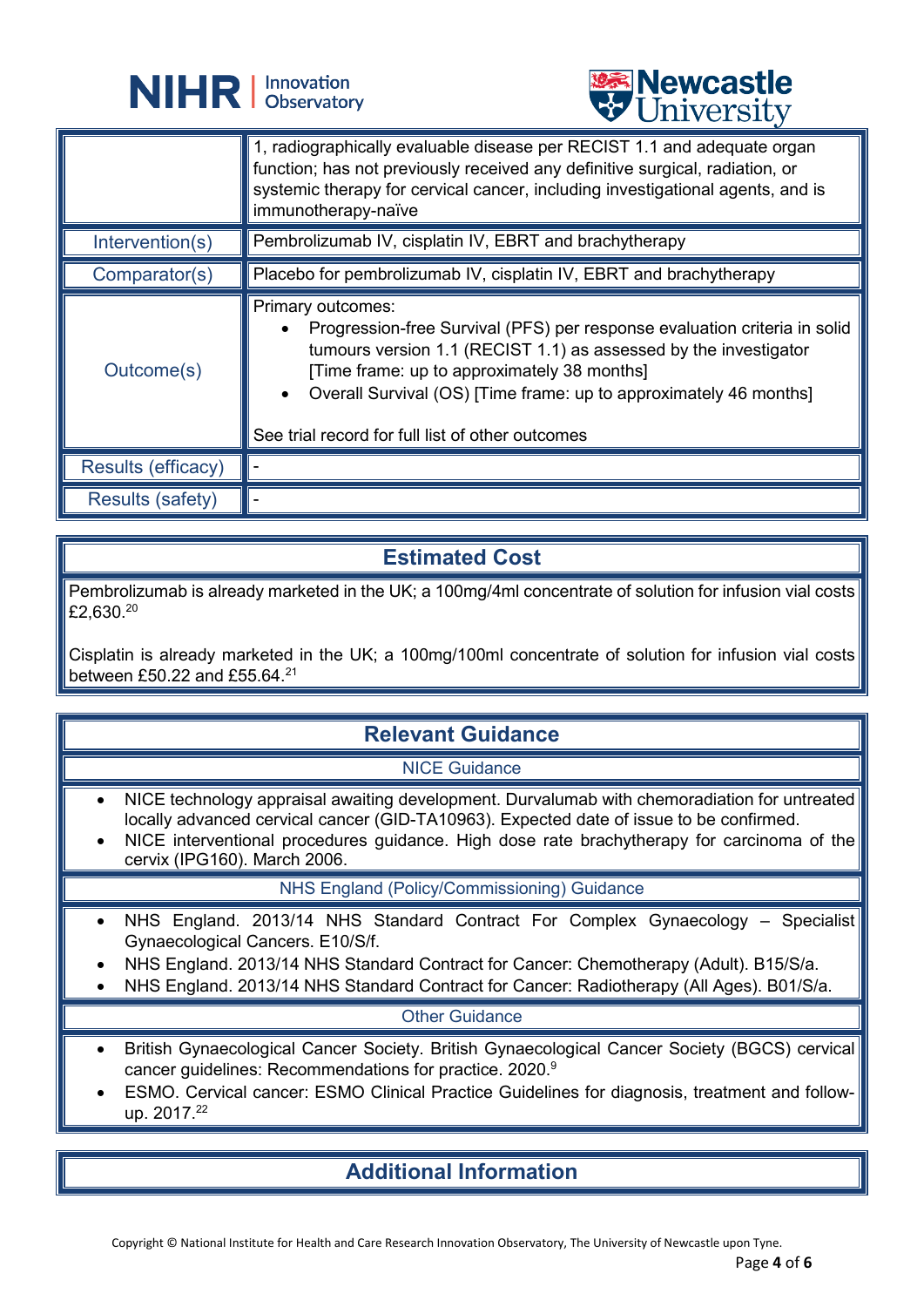

L



| <b>References</b>       |                                                                                                                                                                                                                                                                                                                                                                    |  |
|-------------------------|--------------------------------------------------------------------------------------------------------------------------------------------------------------------------------------------------------------------------------------------------------------------------------------------------------------------------------------------------------------------|--|
| $\mathbf{1}$            | Clinicaltrials.gov. Study of Chemoradiotherapy With or Without Pembrolizumab (MK-3475)<br>For The Treatment of Locally Advanced Cervical Cancer (MK-3475-A18/KEYNOTE-<br>A18/ENGOT-cx11/GOG-3047). Trial ID: NCT04221945. 2020. Available from:                                                                                                                    |  |
|                         | https://clinicaltrials.gov/ct2/show/NCT04221945 [Accessed 29 March 2022].                                                                                                                                                                                                                                                                                          |  |
| $\overline{2}$          | Electronic Medicines Compendium. Keytruda 25 mg/mL concentrate for solution for infusion.<br>2021. Available from: https://www.medicines.org.uk/emc/product/2498/smpc [Accessed 29<br>March 2022].                                                                                                                                                                 |  |
| 3                       | Lorusso D, Xiang Y, Colombo N, Coleman R, Randall L, Duska L, et al. 261 ENGOT-cx11/GOG<br>3047/KEYNOTE-A18: phase 3 randomized study of pembrolizumab + chemoradiotherapy for<br>high-risk locally advanced cervical cancer. International Journal of Gynecologic Cancer.<br>2021;31(Suppl 3):A19-A20. Available from: https://doi.org/10.1136/ijgc-2021-ESGO.21. |  |
| $\overline{\mathbf{4}}$ | National Institute for Health and Care Excellence. Pembrolizumab. Available from:<br>https://bnf.nice.org.uk/drug/pembrolizumab.html [Accessed 3 May 2022].                                                                                                                                                                                                        |  |
| 5                       | European Society for Medical Oncology. EMA Recommends Extension of Therapeutic                                                                                                                                                                                                                                                                                     |  |
|                         | Indications for Pembrolizumab. 2022. Available from: https://www.esmo.org/oncology-                                                                                                                                                                                                                                                                                |  |
|                         | news/ema-recommends-extension-of-therapeutic-indications-for-pembrolizumab [Accessed                                                                                                                                                                                                                                                                               |  |
|                         | 9 May 2022].                                                                                                                                                                                                                                                                                                                                                       |  |
| 6                       | Clinicaltrials.gov. Search of: Pembrolizumab AND Merck Sharp & Dohme. 2022. Available<br>from:                                                                                                                                                                                                                                                                     |  |
|                         | https://clinicaltrials.gov/ct2/results?cond=&term=Pembrolizumab+AND+Merck+Sharp+%26                                                                                                                                                                                                                                                                                |  |
|                         | +Dohme&cntry=&state=&city=&dist=&Search=Search&recrs=a&recrs=b&recrs=d&recrs=e&r                                                                                                                                                                                                                                                                                   |  |
|                         | ecrs=f&phase=1&phase=2 [Accessed 21 April 2022].                                                                                                                                                                                                                                                                                                                   |  |
| 7                       | Cancer Research UK. What is cervical cancer? 2020. Available from:                                                                                                                                                                                                                                                                                                 |  |
|                         | https://www.cancerresearchuk.org/about-cancer/cervical-cancer/about [Accessed 29 March                                                                                                                                                                                                                                                                             |  |
|                         | 2022].                                                                                                                                                                                                                                                                                                                                                             |  |
| 8                       | Cancer Research UK. Cervical cancer: types and grades. 2020. Available from:                                                                                                                                                                                                                                                                                       |  |
|                         | https://www.cancerresearchuk.org/about-cancer/cervical-cancer/stages-types-                                                                                                                                                                                                                                                                                        |  |
|                         | grades/types-and-grades [Accessed 29 March 2022].                                                                                                                                                                                                                                                                                                                  |  |
| 9                       | Reed N, Balega J, Barwick T, Buckley L, Burton K, Eminowicz G, et al. British Gynaecological<br>Cancer Society (BGCS) cervical cancer guidelines: Recommendations for practice. Eur J<br>Obstet Gynecol Reprod Biol. 2021;256:433-65. Available from:<br>https://doi.org/10.1016/j.ejogrb.2020.08.020                                                              |  |
| 10                      | Cancer Research UK. About advanced cervical cancer. 2020. Available from:                                                                                                                                                                                                                                                                                          |  |
|                         | https://www.cancerresearchuk.org/about-cancer/cervical-                                                                                                                                                                                                                                                                                                            |  |
|                         | cancer/advanced/about#:~:text=If%20you%20have%20been%20diagnosed,an%20advanced                                                                                                                                                                                                                                                                                     |  |
|                         | %20(metastatic)%20cancer [Accessed 21 April 2022].                                                                                                                                                                                                                                                                                                                 |  |
| 11                      | Cancer Research UK. Cervical cancer: stage 1. 2020. Available from:                                                                                                                                                                                                                                                                                                |  |
|                         | https://www.cancerresearchuk.org/about-cancer/cervical-cancer/stages-types-                                                                                                                                                                                                                                                                                        |  |
|                         | grades/stage-1 [Accessed 5 May 2022].                                                                                                                                                                                                                                                                                                                              |  |
| 12                      | Cancer Research UK. Cervical cancer: risks and causes. 2020. Available from:                                                                                                                                                                                                                                                                                       |  |
|                         | https://www.cancerresearchuk.org/about-cancer/cervical-cancer/risks-causes [Accessed 29                                                                                                                                                                                                                                                                            |  |
|                         | March 2022].                                                                                                                                                                                                                                                                                                                                                       |  |
| 13                      | Cancer Research UK. Cervical cancer: symptoms. 2020. Available from:                                                                                                                                                                                                                                                                                               |  |
|                         | https://www.cancerresearchuk.org/about-cancer/cervical-cancer/symptoms [Accessed 30                                                                                                                                                                                                                                                                                |  |
|                         | March 2022].                                                                                                                                                                                                                                                                                                                                                       |  |